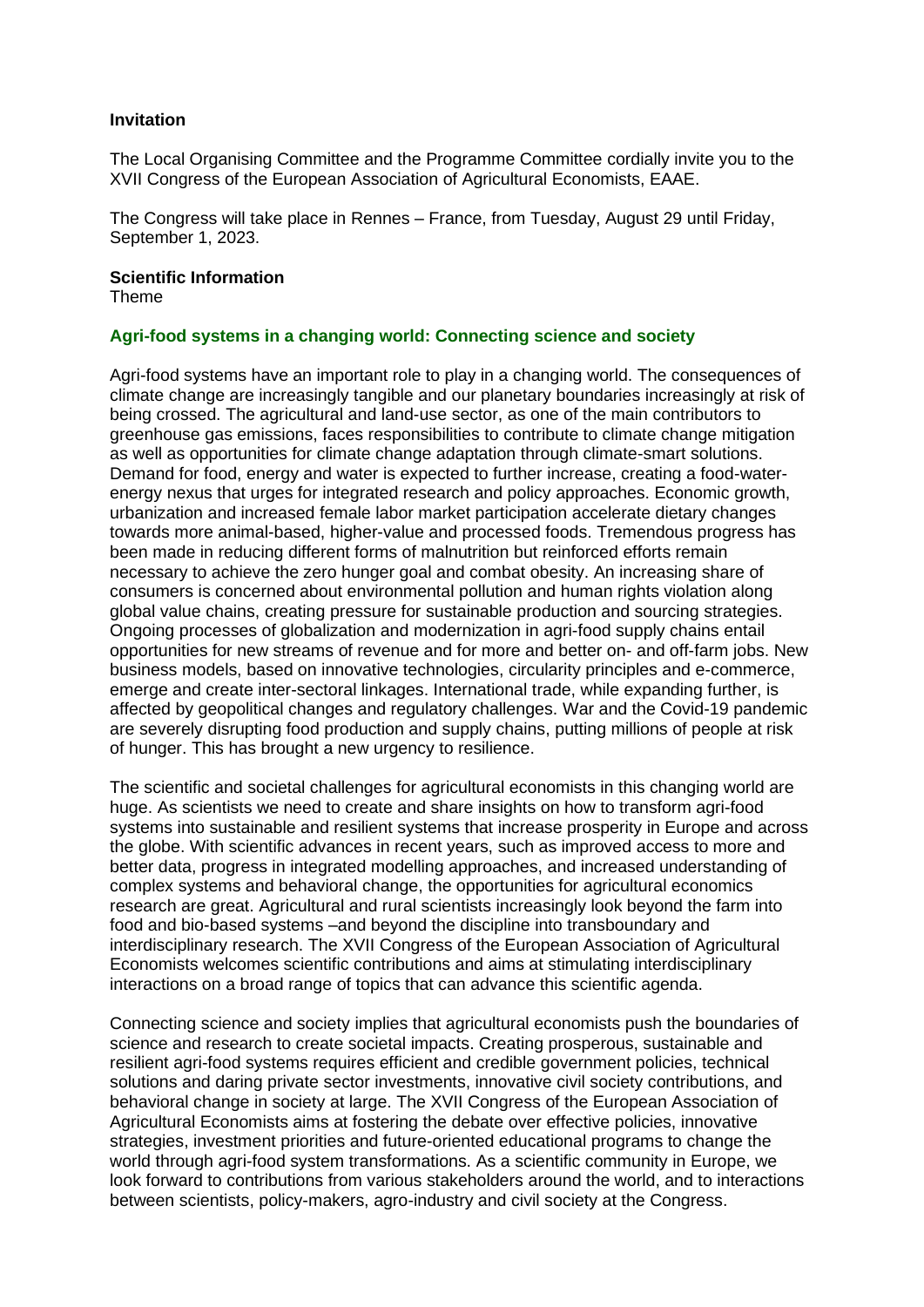# **Call for papers, sessions and posters**

Contributed papers and posters as well as organised sessions are welcome from all fields of agricultural, food, environmental and rural economics, as well as related disciplines.

The deadlines for submission are: Contributed papers: January 31, 2023 Organised sessions: March 15, 2023 Posters: April 1, 2023

Templates and guidelines for submission will be available at

[www.eaae2023.colloque.inrae.fr](http://www.eaae2023.colloque.inrae.fr/) from June 2022 onward. The submission of contributed papers, posters and organised sessions will be managed through ConfTool Pro, that can be accessed through the Congress website [www.eaae2023.colloque.inrae.fr.](http://www.eaae2023.colloque.inrae.fr/)

The EAAE Board offers grants of  $300 \in \rho$  per person to stimulate participation of new members from European countries that are so far less well represented in the EAAE. The LOC invites applications with a letter of motivation. New members from the following countries are eligible to apply: Albania, Belarus, Bosnia and Herzegovina, Bulgaria, Croatia, Czech Republic, Estonia, Greece, Hungary, Kosovo, Latvia, Lithuania, FYR Macedonia, Moldova, Montenegro, Poland, Portugal, Romania, Russian Federation, Serbia, Slovak Republic, Slovenia, Ukraine. More information can be obtained from the website.

The LOC is currently seeking to obtain financial support for presenters from non-OECD countries. The application procedure will be published on the congress website as soon as financial support has been found.

# **Pre-Congress Symposia**

The Local Organising Committee offers the possibility of organising pre-congress symposia on Tuesday, August 29, 2023. In particular, it welcomes sessions from international project consortia, international organisations, stakeholder groups and sponsoring organisations or companies. Further information and conditions on how to submit a proposal for a precongress symposium will be made available, in due course, from the congress website.

#### **Meeting rooms**

The Local Organising Committee offers suitable meeting rooms for associations, organisations or project consortia wishing to take advantage of the congress to organise meetings. You can inquire about the availability of a meeting room by e-mail to [eaae2023@inrae.fr](mailto:eaae2023@inrae.fr)

# **Registration**

Registration will be possible from March 1, 2023 onwards. Early-bird registration will apply until June 15, 2023 and is mandatory for presenters of contributed papers and posters, and for organizers and speakers in organized sessions. Registration will be managed through the Congress website [www.eaae2023.colloque.inrae.fr](http://www.eaae2023.colloque.inrae.fr/) and will require a valid EAAE membership. Registration, besides the Congress social media and newsletter, guarantees up-to-date information about deadlines and the Congress itself. For more information: [www.eaae2023.colloque.inrae.fr](http://www.eaae2023.colloque.inrae.fr/)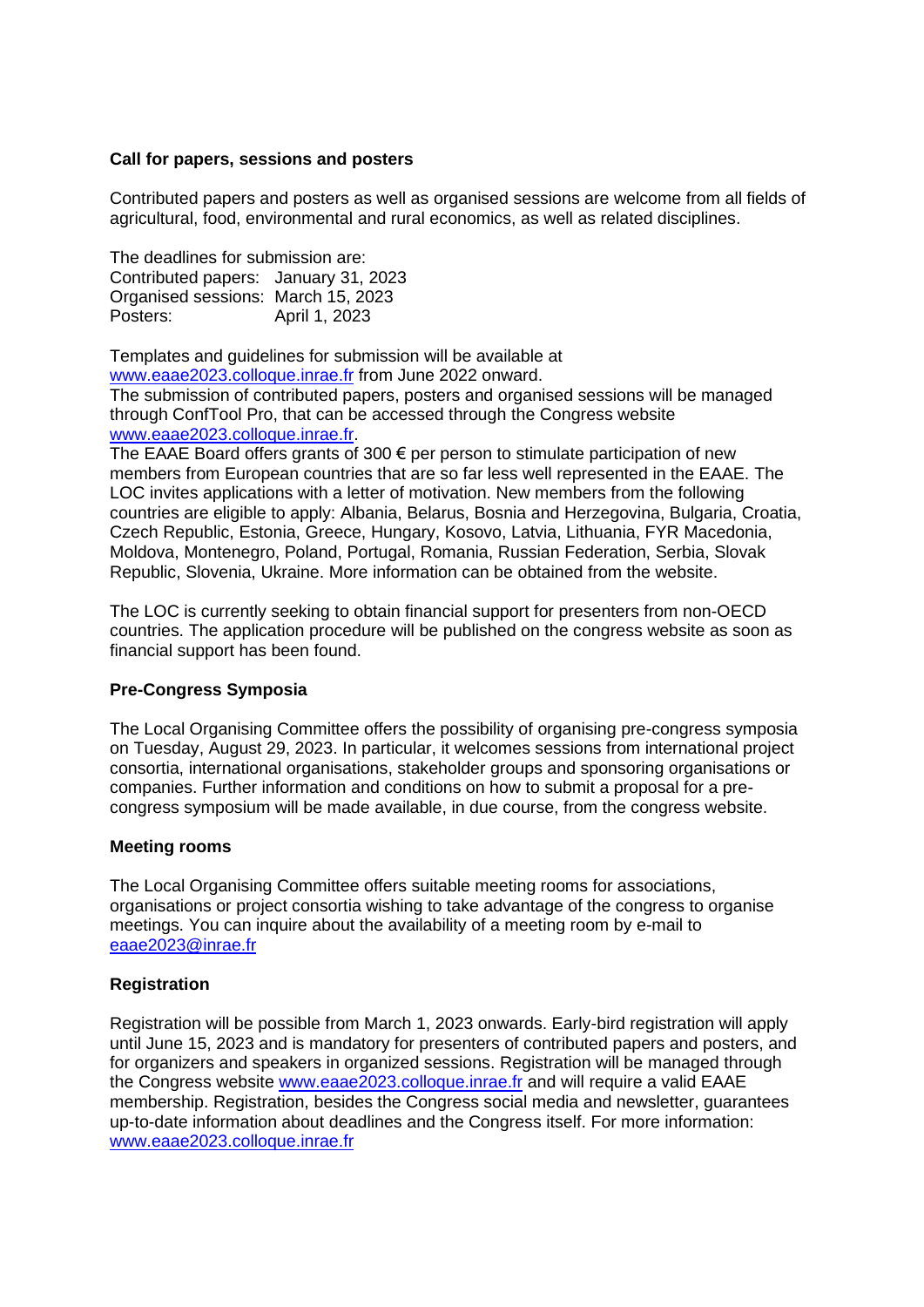# **Local Organizing Committee**

Chantal Le Mouël (SMART, INRAE, France, LOC chair) Angela Cheptea (SMART, INRAE, France) Alexandre Gohin (INRAE, France) Marilyne Huchet (SMART, Institut Agro,France) Catherine Vassy (SMART, INRAE, France)

# **Programme Committee**

Miet Maertens (Belgium, PC chair) José M. (Chema) Gil (Spain, EAAE board) Alexandre Gohin (France, Local Organizing Committee) Tomas Baležentis (Lithuania) Maria Blanco (Spain) Natalija Bogdanov (Serbia) Štefan Bojnec (Slovenia) Bernard Brümmer (Germany) Yann de Mey (Netherlands) Cheryl Doss (United Kingdom) Imre Fertő (Hungary) Eva-Marie Meemken (Switserland) Anastasios Michailidis (Greece) Dominika Milczarek-Andrzejewska (Poland) Hermine Mitter (Austria) Célines Nauges (France) Pia Nilsson (Sweden) Tomas Ratinger (Czech Republic) Claudio Soregaroli (Italy)

# **Welcome to Rennes**

Rennes is the capital of Brittany, with a reputation for excellence and quality of life, at just 1 hour and 25 minutes from Paris by train. From Rennes, it is easy to reach prestigious sites such as the city of [Saint-Malo](https://www.saint-malo-tourisme.co.uk/) or the [Mont-Saint-Michel,](https://www.ot-montsaintmichel.com/en/) its abbey and its bay. Rennes is also the ideal gateway for further discovering Brittany and its 2,400 km coast.

Rennes is one of the most dynamic cities in France, with 200,000 inhabitants within the city and almost 700,000 spread across the wider conglomeration. Open to the world, with its 66,000 students, Rennes is the top centre for higher education in the *Grand-Ouest region* of France. This ecosystem nourishes high-quality research and innovation work by more than 6,000 researchers in close collaboration with private sectors.

Labelled a city of art and history, Rennes has preserved an important medieval and classical heritage within its historic centre: the **Parliament of Brittany**, the most important heritage building in the city, [half-timbered houses,](https://www.tourisme-rennes.com/en/discover-rennes/history-rennes/half-timbered-houses/) the city hall and the [opera house.](https://www.tourisme-rennes.com/en/discover-rennes/history-rennes/rennes-opera-house/) All being within walking distance, Rennes is also home to a patchwork of parks and gardens, such as the renowned *Parc du Thabor*.

Rennes is a lively, attractive and affordable city, which has been elected "best city to live in France" by the 2016 European Community Survey. It is famous for its world-class culture, its numerous festivals, its vibrant nightlife and the [Marché des Lices,](https://www.tourisme-rennes.com/en/discover-rennes/history-rennes/square-lices-history/) one of the most important indoor food markets in France.